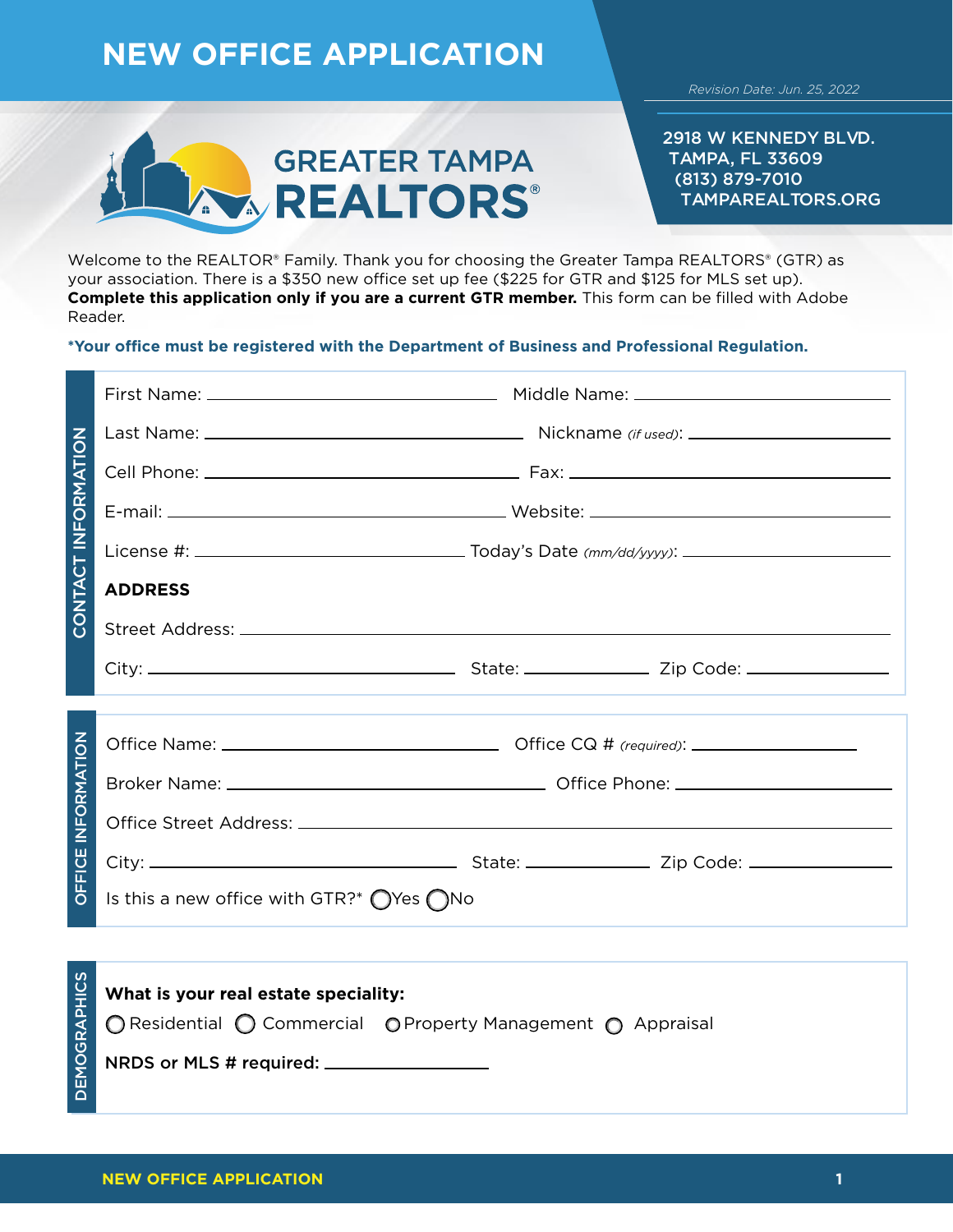

• *I hereby certify that the foregoing information furnished by me is true and correct, and I agree that failure to provide complete and accurate information as requested, or any misstatement of fact, shall be grounds for revocation of my membership if granted. I further agree that, if accepted for membership in the Association, I shall pay the fees and dues as from time to time established. NOTE: Payments to the Greater Tampa REALTORS® are not deductible as charitable contributions. Such payments may, however, be deductible as an ordinary and necessary business expense. NO REFUNDS*

\*REALTORS® Political Action Committee - Contributions are not deductible for federal income tax purposes. Contributions are voluntary and will be used for political purposes. Contributions are not a condition of membership in the Association and a member may refuse to contribute without reprisal. Seventy percent of each contribution is provided to the Florida Realtors PAC in Florida to support state and local candidates and state and local issues. The balance is sent to the National Association of REALTORS® Political Action Committee and will be charged against your contribution limits prescribed by 52 U.S.C 301106, except when donations are made from corporate funds or are designated cases in which case the balance is provided to the National Association of REALTORS® Political Advocacy Fund for use for federal political purpose.

- GTR collects only the first dues payment for My Florida Regional MLS, My Florida Regional MLS will collect all future dues from you directly. (MLS Billing year is from June 1st to May 31st)
- By signing application I consent that the REALTOR® Associations (local, state, national) and their subsidiaries, if any (e.g., MLS, Foundation) may contact me at the specified address, telephone numbers, fax numbers, email address or other means of communication available. This consent applies to changes in contact information that may be provided by me to the Association(s) in the future. This consent recognizes that certain state and federal laws may place limits on communications that I am waiving to receive all communications as part of my membership.
- By signing this application I am acknowledging that no refunds will be provided for REALTOR® or MLS dues.

Signature: Date:

DISCLAIMER

**DISCLAIMER** 

To submit this application, please email Member Services at memberservices@tamparealtors.org or visit one of our locations:

**Tampa Office** | 2918 W. Kennedy Boulevard | Tampa, FL 33609 | 8:30 a.m. to 5 p.m.

Zephyrhills Office | 5026 7th Street, Zephyrhills, FL 33542 | 9 a.m. to 5 p.m.